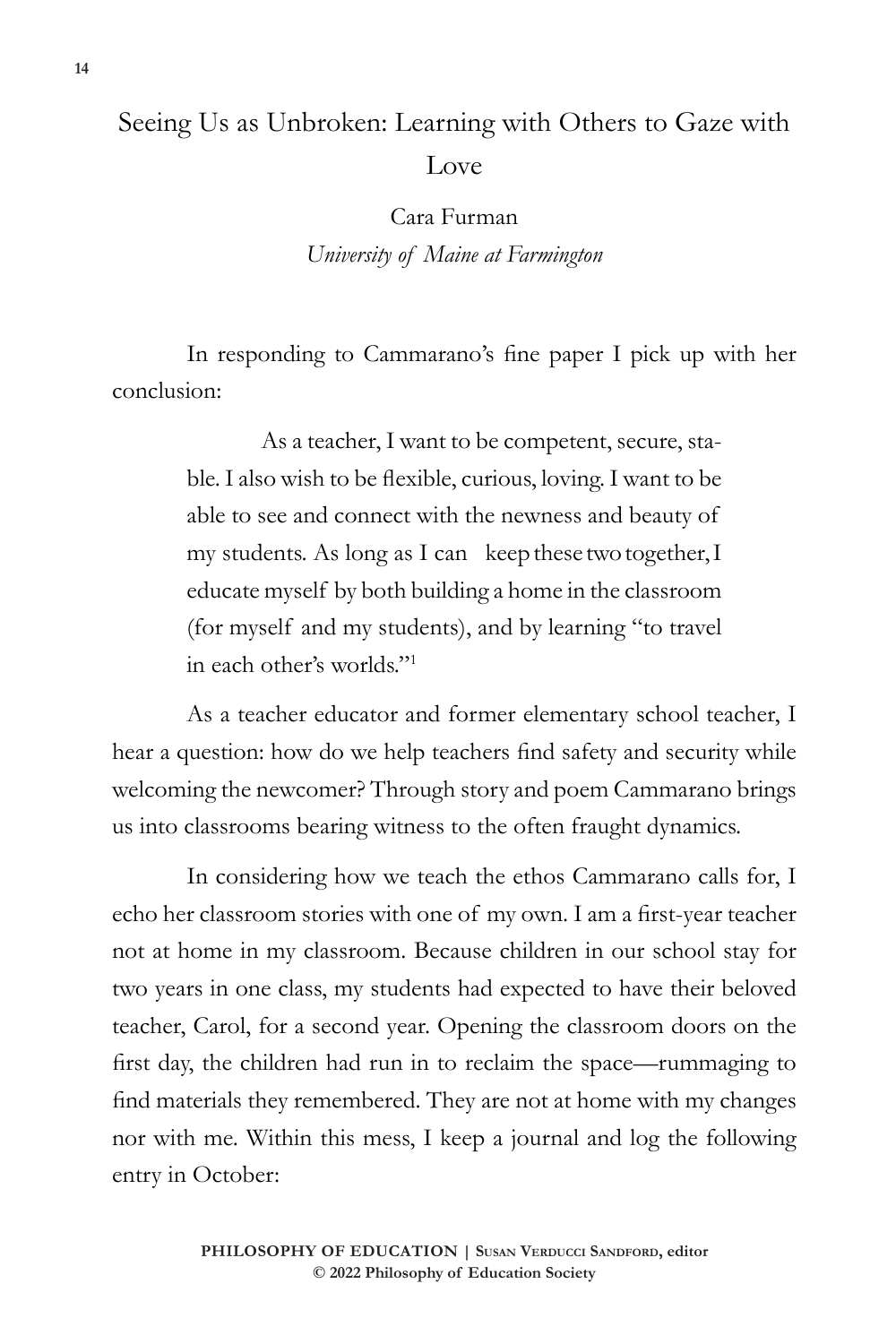## **Cara Furman 15**

Hymena drains me. She yells at the America Reads tutor to be quiet and I have her leave the room because I'm shocked and she doesn't leave or she leaves but won't go to Christine's [a colleague] room and then she's rude when she returns and I call Alison [assistant principal]. Alison meets with her and Hymena remains pissy when she returns though we make some progress in afterschool.

At this juncture, my story runs parallel with the economics professor and the student that Cammarano describes. Later in this entry, I complain about Hymena's struggles reading—"graft[ing]" Hymena's reading ability onto my desire to be the teacher who goes above and beyond making adequate yearly progress.<sup>2</sup> I perceive Hymena through the lens of the orderly, peaceful, successful classroom that I believe will reflect me back as a good teacher. Hymena frequently and tearfully laments, "I miss Carol." Grafting my needs onto Hymena's actions, I do not see a child in pain missing a beloved teacher and the security she brought. I see only what her pain might be saying about my inadequacy.

Cammarano emphasizes the cruelty that occurs when those with power perceive the student as broken. Each of her stories features a student who the teacher and society at large often misperceived. That Hymena is a child, a student, and Afro-Latina means that while we both are hurting, it is my world that dominates and my vision that Hymena is pressured to conform to. Therefore, if justice is to be found, it is I who must travel. Shifting my gaze does not undo other societal injustices Hymena faces. It does though make school a more hospitable home in an unjust world.

Here my story takes a radically different turn from those Cammarano shares. In the same journal entry, I write:

> Alison tells me that I am intense and intellectual and good with the lesson planning and the management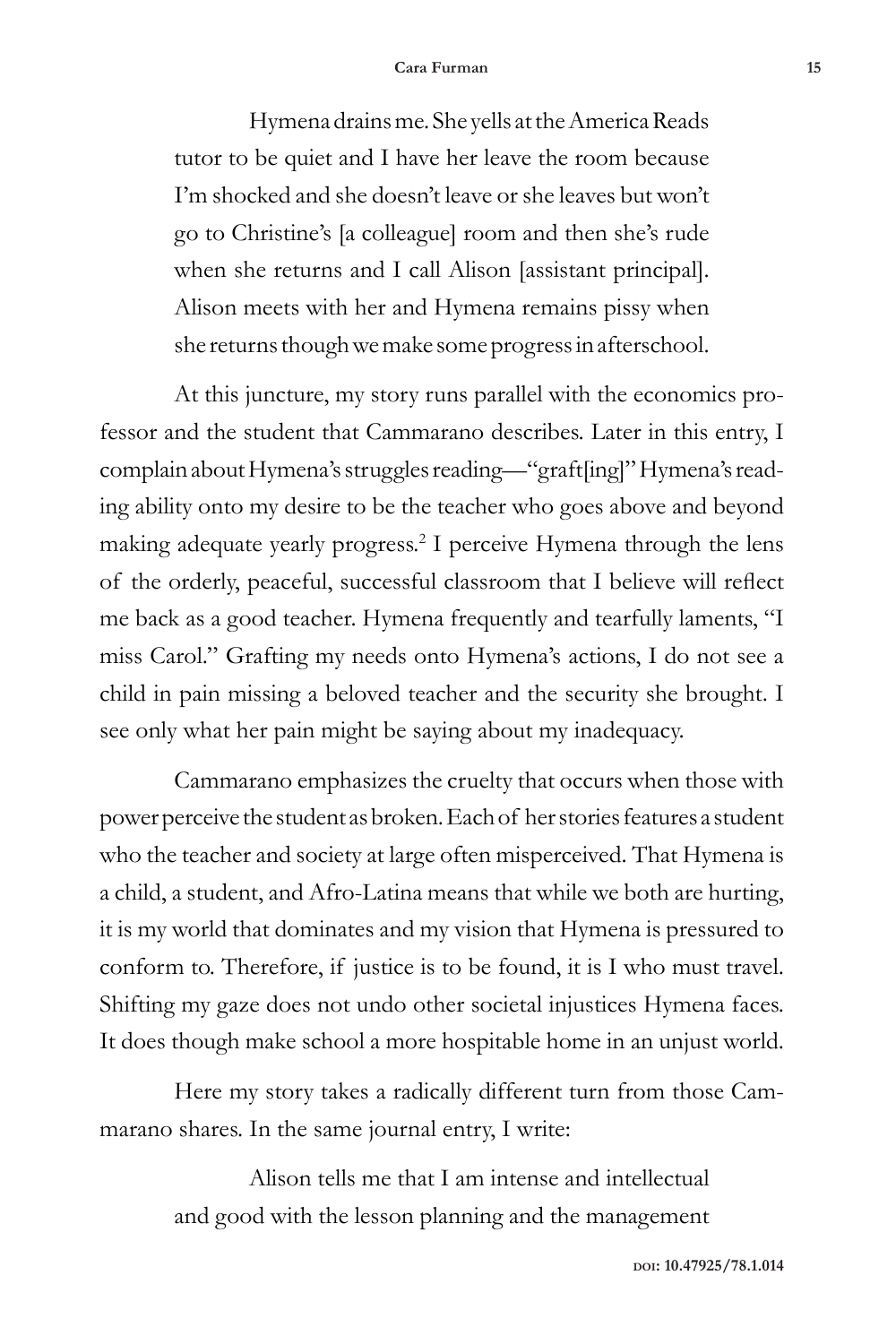and all of that but I need to work on the nurturing and I am torn between agreeing to the point and thinking screw the nurturing . . . Alison tells me that Carol was great at nurturing . . . Hannah [college friend and a teacher] tells me to throw that word out and to think about it as being caring or patient or some other word and that I can handle more though I don't want to nurture Hymena because I don't really trust her right now.

Using the metaphors of home and traveler, Cammarano argues that as teachers we both rely on the sense of safety that the routines and familiarity of home provides and also the ability to inquire and face with attention the new that the traveler embodies. How does this work when traveling to another's world can be so fundamentally jarring? Where does that "trust" come from that enables us to move towards the student?

A key from Lugones is that when she speaks of travel, she has pilgrimages in mind.<sup>3</sup> Pilgrimages are journeys to cherished places—beloved even when we have never physically been there. They are journeys of love. Alison tells me that I must journey to my students in love, noting that the important difference between me and Carol was "nurturing." A claim affirmed by Hannah. A few weeks prior Hymena had in fact identified this issue:

> I let Hymena stay after school with me and she tells me she wants to be like me when she grows up because I teach well and I know a lot and I'm smart. As we do the message together, Hymena tells me that Carol used to say "love" and I say that I didn't because I didn't know them when I was starting the message and I don't use the word love lightly and she says that "we know each other very well now" and I ask if I should start writing "love" and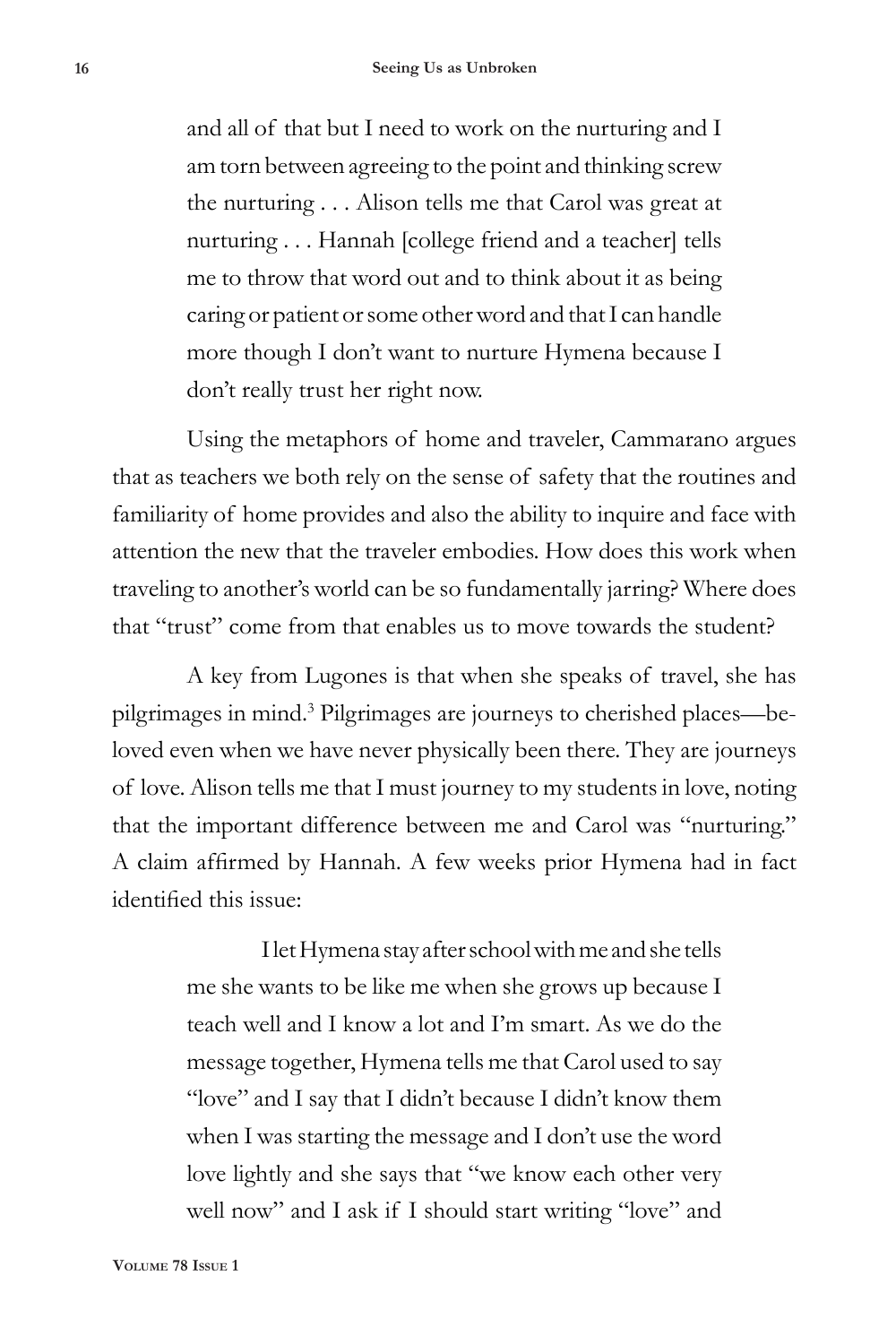she says yes and so I do but I don't quite love them yet.

A second facet of a pilgrimage is that it tends to be an arduous, even treacherous journey. Despite valuing this journey to loving my students, I note, "I don't want to nurture Hymena because I don't really trust her right now" and though I do write "love" in the message, I find it physically challenging to do so because "I don't love them yet."

Third, a pilgrimage often follows a path paved by those who came before and tends to be done in the company of those with a shared commitment. Cammarano's paper lives between two footnotes. She opens:

> This paper is dedicated to my friends in the Summer 2020 Reading Group with whom I read María Lugones and many others. Reading with them is one thing that helped me get through the pandemic.<sup>4</sup>

She then closes, "I am grateful to participants in the 2020 NEPES session for their comments, and especially Ybing Queck for pointing out the aspects of reciprocity of care." The fruits of Cammarano's paper are the outcome of a journey traveled with others.

In my journal, I see a young teacher being held (up) in the loving gaze of those who have followed a similar journey. Christine regularly and generously opened her classroom door with a smile to host my students. Alison recognizes my world, noting the strengths I bring to the classroom. She carefully notes that the key is not for me to become Carol but to find my own way to nurture. Hannah affirms but re-words Alison's critique, offering language that helps me digest. Finally, there is Carol—my classroom bears the mark of her prior dwelling with traces of the ways she attended to the children with love. Though I sometimes bristle, she has set a bar I seek to rise to.

This ethos, that affirmed the individual, was neither happen-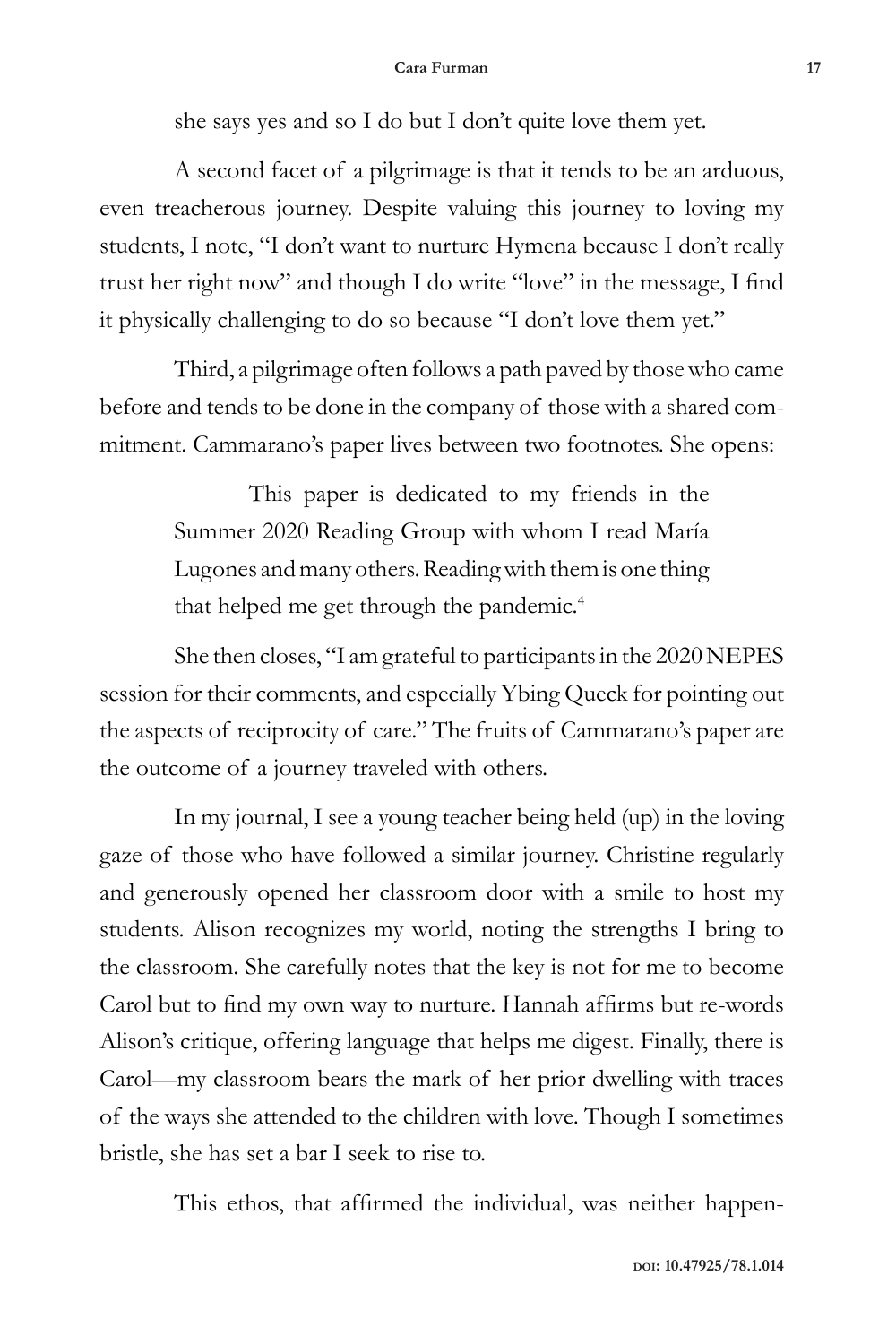stance nor the result of good hiring. In monthly pilgrimages to teach with care, we gathered as staff around a colleague's questions, drawing on descriptions to collaboratively find caring ways to respond to children and work.<sup>5</sup> And so ensconced in such a community, my story ends with loving perception. After expressing that I could not trust Hymena, I write how the next day I:

> manage to sit her down and discuss the day before saying I sent her to Alison not as punishment but because she needed a break from me and she agrees and then [I] tell her all the things I like about her trying to convince her that her worth is not based on academic performance as Alison worries and I agree, Hymena feels. Hymena cannot come up with anything good to say about herself and I try to be specific and then I ask her for a good day and she is bright and engaged and charming all day and damn, it's a lot of work maintaining her emotionally.

In a move that becomes common throughout the journals—I recast our conflict. No longer framing Hymena as a problem needing to be removed, I became the issue that she needed a break from. I then fix on Hymena a loving gaze that, in sharing Hymena's unique and special attributes, mimics the one that Alison and Hannah had fixed on me. Just as I found a way forward after my colleagues looked upon me unbroken, Hymena "is bright and engaged and charming all day."

When Hymena asked me to sign the morning message with "love" and Alison suggested I "nurture," I didn't feel safe enough. With the support of her and others, I began a path to nurturing. The following year, from the first day of school, I signed love. Though I no longer write a morning message, I feel love walking into each new classroom. Responding to Cammarano's query, what would it take you to see me